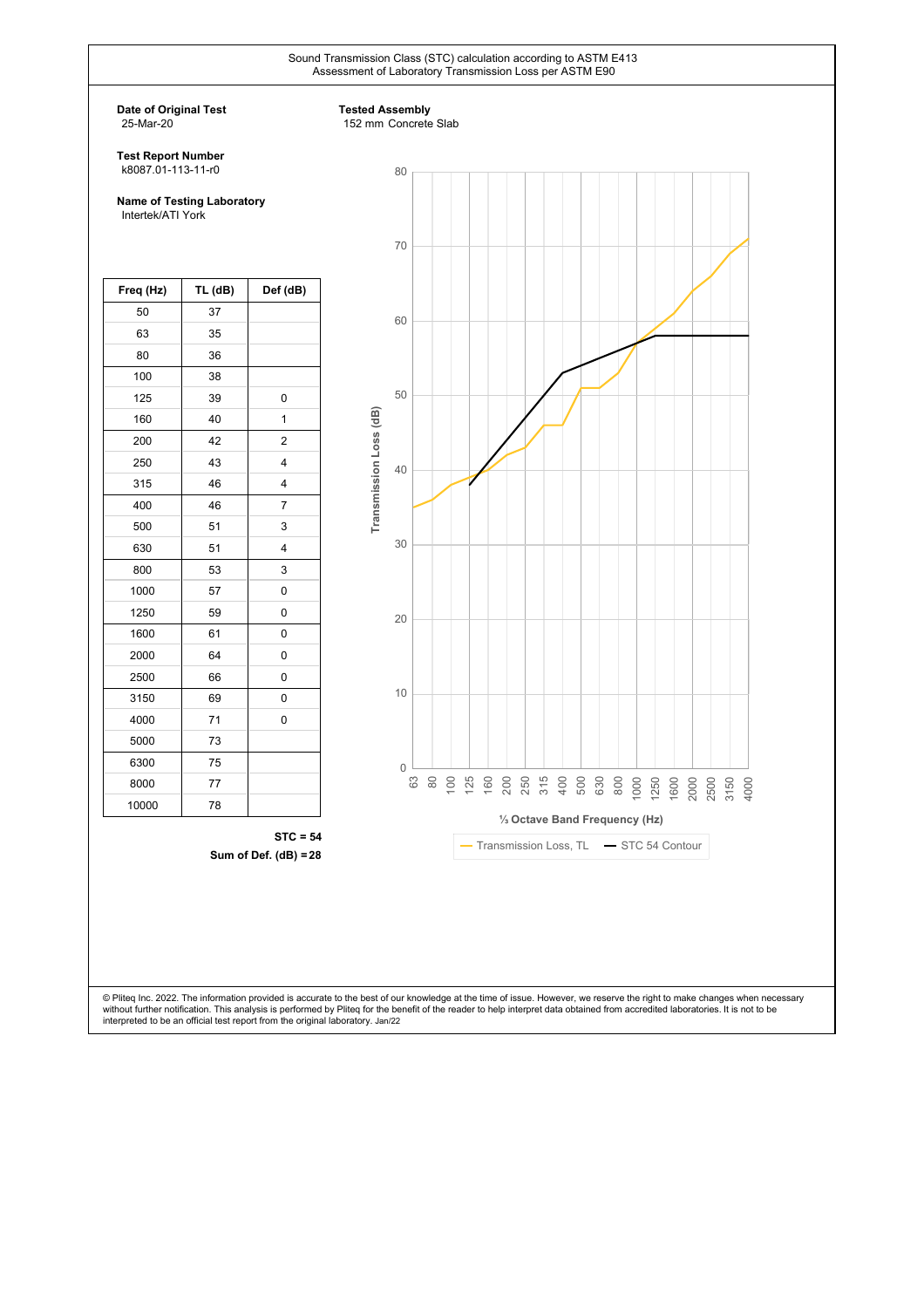Classification for Determination of Impact Insulation Class (IIC) according to ASTM E989



© Pliteq Inc. 2022. The information provided is accurate to the best of our knowledge at the time of issue. However, we reserve the right to make changes when necessary without further notification. This analysis is performed by Pliteq for the benefit of the reader to help interpret data obtained from accredited laboratories. It is not to be<br>interpreted to be an official test report from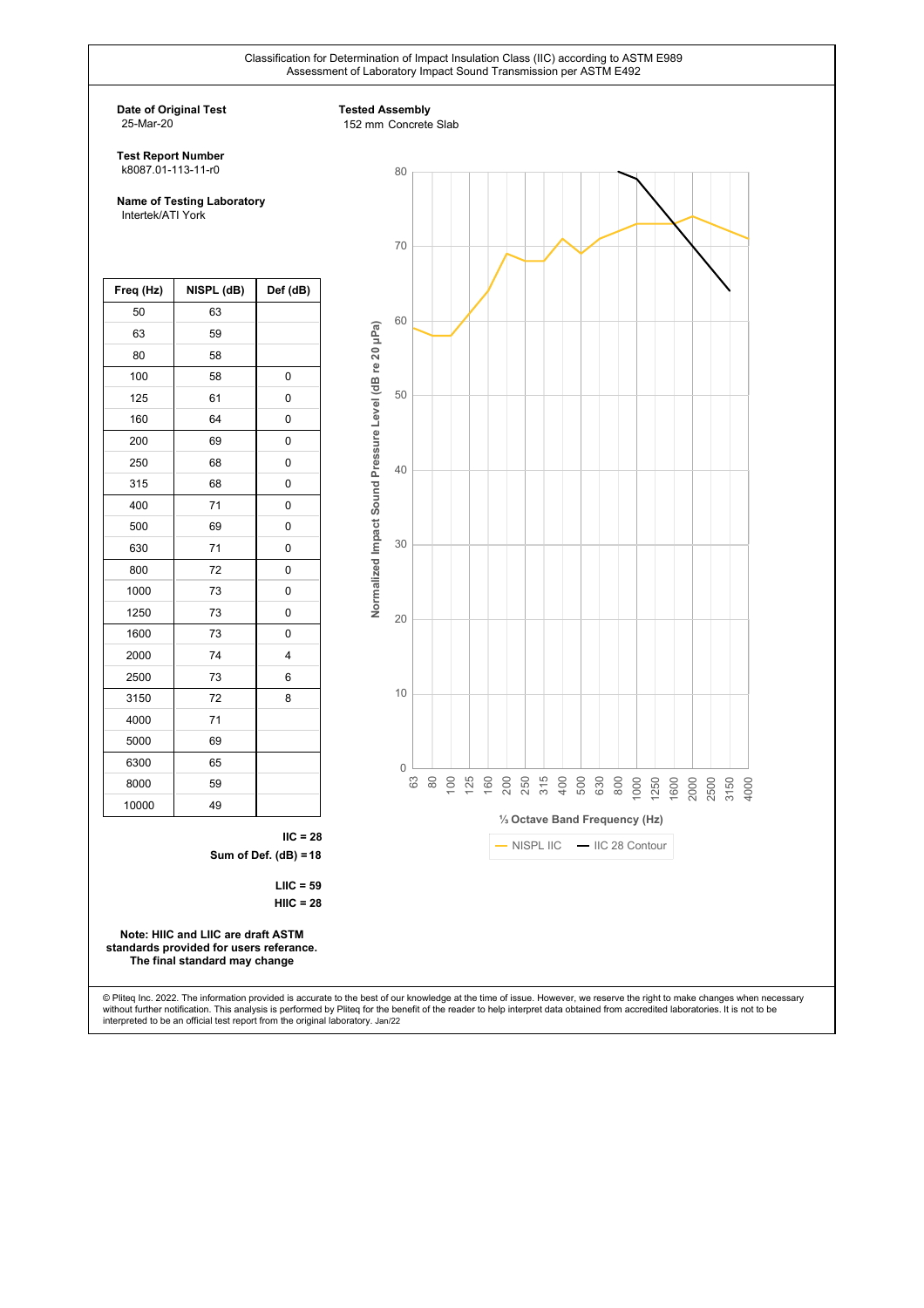

# **TEST REPORT ACOUSTICAL PERFORMANCE PLITEQ INC.**

**SCOPE OF WORK** ASTM E90 AND ASTM E492 TESTING ON BARE CONCRETE SLAB

**SPECIMEN TYPE** Concrete Slab - 152 mm (6")

**REPORT NUMBER** K8087.01-113-11-R0

**TEST DATE** 03/25/20

**ISSUE DATE** 07/08/20

**RECORD RETENTION END**  03/25/24

12 **PAGES**

**DOCUMENT CONTROL**  ATI 00629 (03/21/18) RTTDS-R-AMER-Test-2844 © 2017 INTERTEK

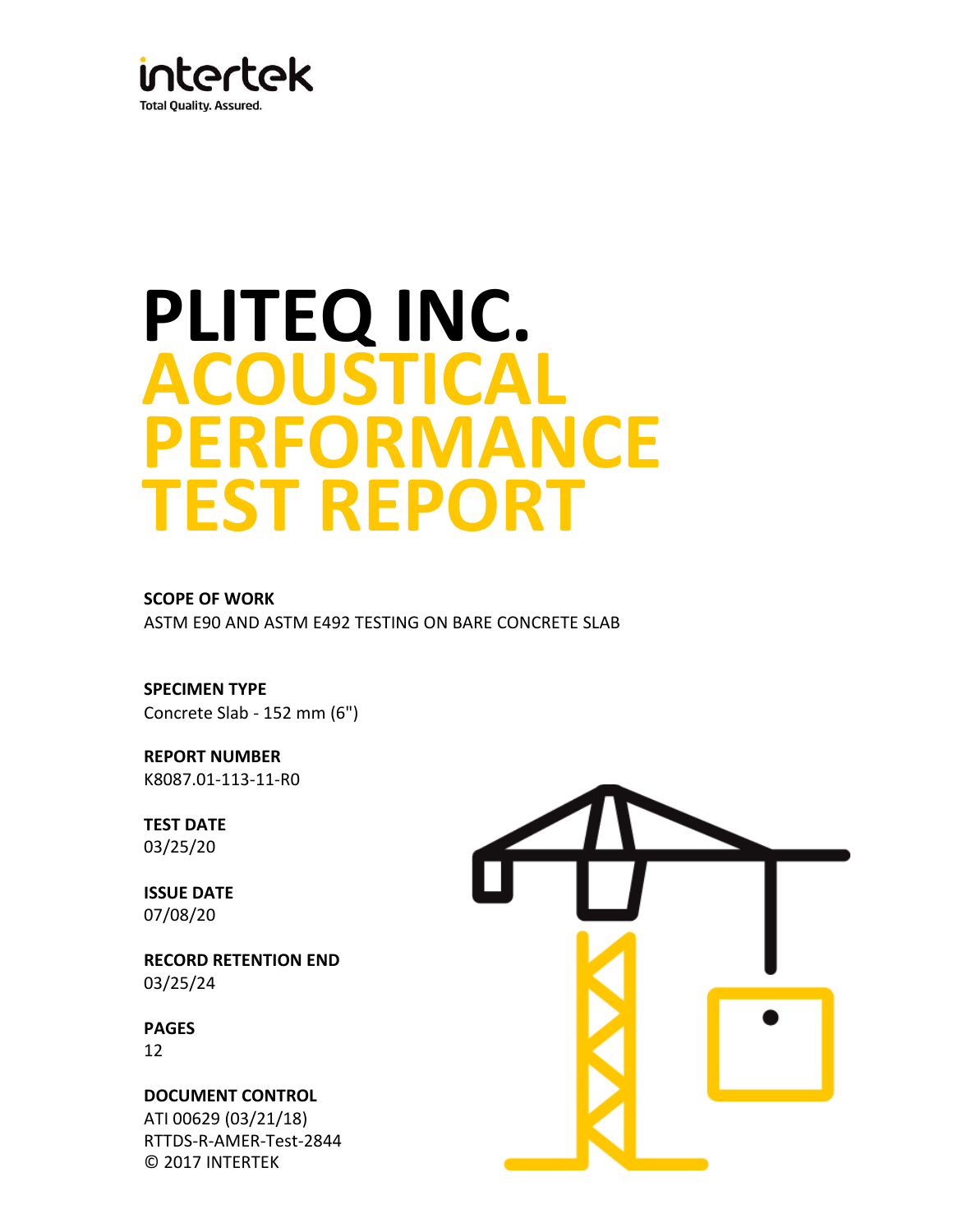

# **TEST REPORT FOR PLITEQ INC.**

Date: 07/08/20 Report No.: K8087.01-113-11-R0

#### **REPORT ISSUED TO**

# **PLITEQ INC.** 1370 Don Mills Road, Unit 300 Toronto, Ontario M3B 3N7 CANADA

#### **SECTION 1**

#### **SCOPE**

Intertek Building & Construction (B&C) was contracted by Pliteq Inc. to perform testing in accordance with ASTM E90 AND ASTM E492 on Bare Concrete Slab. Results obtained are tested values and were secured by using the designated test method(s). Testing was conducted in the VT test chambers at Intertek B&C located in York, Pennsylvania.

This report does not constitute certification of this product nor an opinion or endorsement by this laboratory.

#### **SECTION 2**

#### **SUMMARY OF TEST RESULTS**

| <b>DATA FILE NO.</b> | K8087.01           |
|----------------------|--------------------|
| SERIES/MODEL:        | Bare Concrete Slab |
| <b>STC</b>           | 54                 |
| <b>IIC</b>           | 28                 |

| <b>COMPLETED BY:</b> | Cody R. Snyder                   | <b>COMPLETED BY:</b> | Daniel B. Mohler                   |
|----------------------|----------------------------------|----------------------|------------------------------------|
|                      | Technician Team Leader -         |                      | Project Lead - Acoustical          |
| <b>TITLE:</b>        | <b>Acoustical Testing</b>        | <b>TITLE:</b>        | <b>Testing</b>                     |
|                      | cody emplem                      |                      | Var Molle                          |
| <b>SIGNATURE:</b>    | Digitally Signed by: Cody Snyder | <b>SIGNATURE:</b>    | Digitally Signed by: Daniel Mohler |
| <b>DATE:</b>         | 07/08/20                         | DATE:                | 07/08/20                           |

This report is for the exclusive use of Intertek's Client and is provided pursuant to the agreement between Intertek and its Client. Intertek's responsibility and liability are limited to the terms and conditions of the agreement. Intertek assumes no liability to any party, other than to the Client in accordance with the agreement, for any loss, expense or damage occasioned by the use of this report. Only the Client is authorized to permit copying or distribution of this report and then only in its entirety. Any use of the Intertek name or one of its marks for the sale or advertisement of  $\overline{ACCREDITED}$ the tested material, product or service must first be approved in writing by Intertek. The observations and test Testing Laboratory results in this report are relevant only to the sample(s) tested. This report by itself does not imply that the material, product, or service is or has ever been under an Intertek certification program.

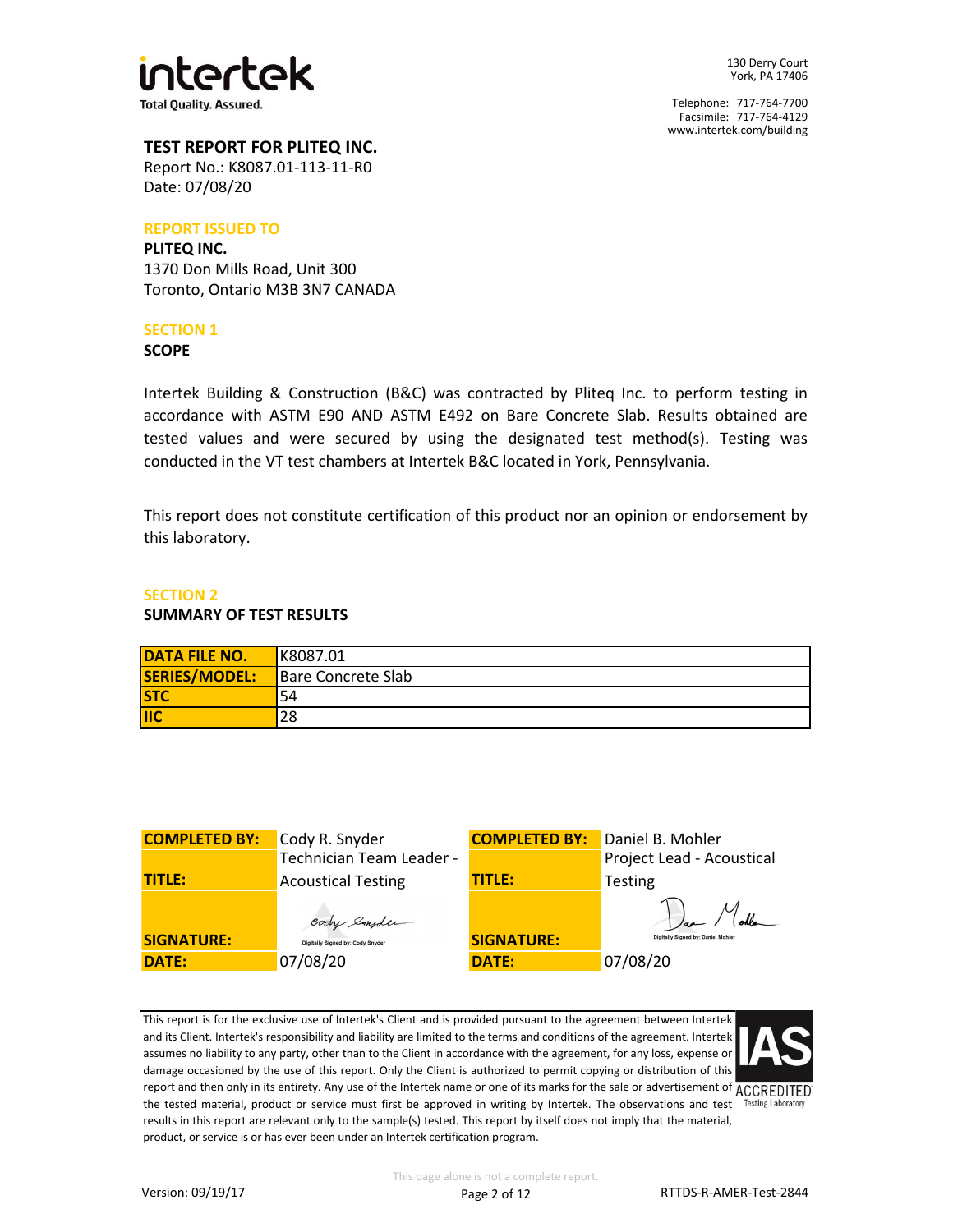

# **TEST REPORT FOR PLITEQ INC.**

Date: 07/08/20 Report No.: K8087.01-113-11-R0

## **TEST METHODS SECTION 3**

The specimen was evaluated in accordance with the following:

**ASTM E90-09 (2016)**, *Standard Test Method for Laboratory Measurement of Airborne Sound Transmission Loss of Building Partitions*

**ASTM E413-16**, *Classification for Rating Sound Insulation*

*Machine* **ASTM E492-09(2016)e1**, *Standard Test Method for Laboratory Measurement of Impact Sound Transmission Through Floor-Ceiling Assemblies Using the Tapping* 

**ASTM E989-18**, *Classification for Determination of Impact Insulation Class (IIC)*

*Use in Sound Insulation Test Methods* **ASTM E2235-04 (2012)**, *Standard Test Method for Determination of Decay Rates for*

#### **SECTION 4**

## **MATERIAL SOURCE/INSTALLATION**

The full test specimen was assembled on the day of testing by B&C. All materials provided by the client were installed on an existing B&C assembly (Concrete Slab - 152 mm (6")) utilizing B&C-supplied materials. The assembly was installed in a steel test frame which was installed into the opening between the source and receive rooms in the test chamber. The test frame was isolated from the structure with dense neoprene gasket.

The total weight of the floor/ceiling assembly was 4020.7 kg / 8864.1 lbs. B&C will store samples of the test specimen for four years. Photographs of the test specimen are included in the report. A drawing of the test specimen is included in the report.

B&C will service this report for the entire test record retention period. Test records, such as detailed drawings, datasheets, representative samples of test specimens, or other pertinent project documentation, will be retained by B&C for the entire test record retention period.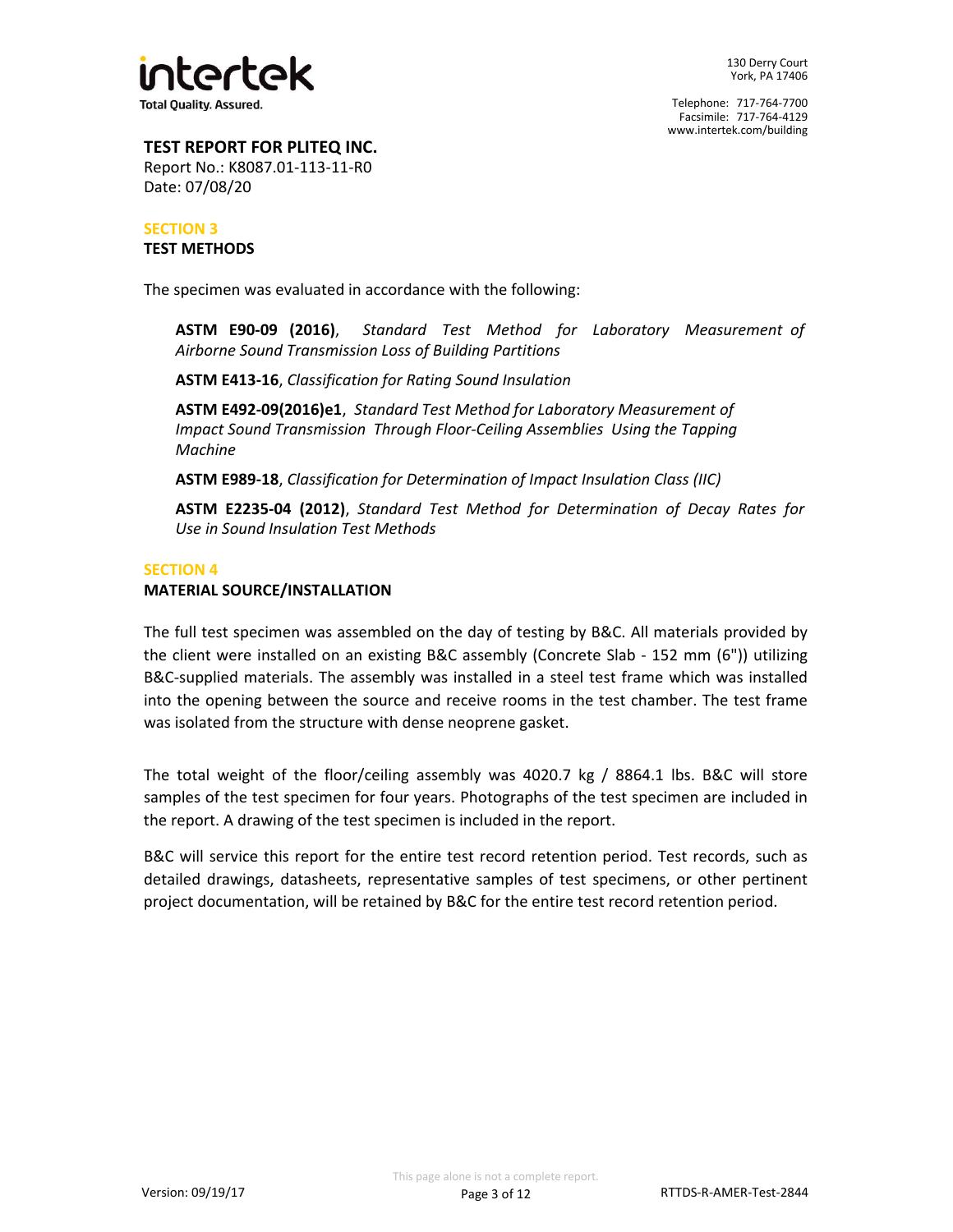

Telephone: 717-764-7700 Facsimile: 717-764-4129 www.intertek.com/building

# **TEST REPORT FOR PLITEQ INC.**

Date: 07/08/20 Report No.: K8087.01-113-11-R0

#### **SECTION 5**

#### **EQUIPMENT**

| <b>INSTRUMENT</b>                      | <b>MANUFACTURER</b>         | <b>MODFL</b> | <b>DESCRIPTION</b>                      | <b>ASSET#</b>   | <b>CAL DATE</b> |
|----------------------------------------|-----------------------------|--------------|-----------------------------------------|-----------------|-----------------|
| Data Acquisition Unit                  | <b>National Instruments</b> | PXI-4462     | Data Acquisition Card                   | <b>INT00977</b> | $\ast$<br>08/18 |
| Data Acquisition Unit                  | <b>National Instruments</b> | PXI-4462     | Data Acquisition Card                   | 65124           | $*$<br>05/18    |
| Data Acquisition Unit                  | National Instruments        | PXI-4462     | Data Acquisition Card                   | 63763-1         | $\ast$<br>06/18 |
| Microphone Calibrator                  | Norsonic                    | 1251         | Pistonphone Calibrator                  | 65105           | 06/19           |
| Receive Room Microphone                | <b>PCB Piezotronics</b>     | 378C20       | Microphone and Preamplifier             | 63741           | 04/19           |
| Receive Room Microphone                | <b>PCB Piezotronics</b>     | 378B20       | Microphone and Preamplifier             | 63739           | 04/19           |
| Receive Room Microphone                | <b>PCB Piezotronics</b>     | 378B20       | Microphone and Preamplifier             | 67340           | 04/19           |
| Receive Room Microphone                | <b>PCB Piezotronics</b>     | 378B20       | Microphone and Preamplifier             | 63745           | 06/19           |
| Receive Room Microphone                | <b>PCB Piezotronics</b>     | 378B20       | Microphone and Preamplifier             | 65617           | 06/19           |
| Receive Room Environmental             |                             | T7510        | Temperature and Humidity                | 63810           | 10/19           |
| Indicator                              | Comet                       |              | Transmitter                             | 63811           | 10/19           |
| Source Room Microphone                 | <b>PCB Piezotronics</b>     | 378C20       | Microphone and Preamplifier             | 65029           | 03/19           |
| Source Room Microphone                 | <b>PCB Piezotronics</b>     | 378C20       | Microphone and Preamplifier             | 63747           | 08/19           |
| Source Room Microphone                 | <b>PCB Piezotronics</b>     | 378C20       | Microphone and Preamplifier             | 64340           | 10/19           |
| Source Room Microphone                 | <b>PCB Piezotronics</b>     | 378C20       | Microphone and Preamplifier             | 63746           | 10/19           |
| Source Room Microphone                 | <b>PCB Electronics</b>      | 378C20       | Microphone and Preamplifier             | 63742           | 03/19           |
| Source Room Environmental<br>Indicator | Comet                       | T7510        | Temperature and Humidity<br>Transmitter | <b>INT00603</b> | 03/19           |
| <b>Tapping Machine</b>                 | Look Line s.r.l.            | <b>EM50</b>  | <b>Tapping Machine</b>                  | 65351           | 11/19           |

\* The calibration frequency for this equipment is every two years per the manufacturer's recommendation.

| <b>IVT RECEIVE ROOM VOLUME</b> | $158.86 \text{ m}^3$ (5610.1 ft <sup>3</sup> ) |
|--------------------------------|------------------------------------------------|
| <b>IVT SOURCE ROOM VOLUME</b>  | $190 \text{ m}^3$ (6709.79 ft <sup>3</sup> )   |

#### **SECTION 6**

**LIST OF OFFICIAL OBSERVERS**

| <b>NAME</b>          | <b>COMPANY</b> |
|----------------------|----------------|
| Morgan S. J. Kennedy | Intertek B&C   |
| Daniel B. Mohler     | Intertek B&C   |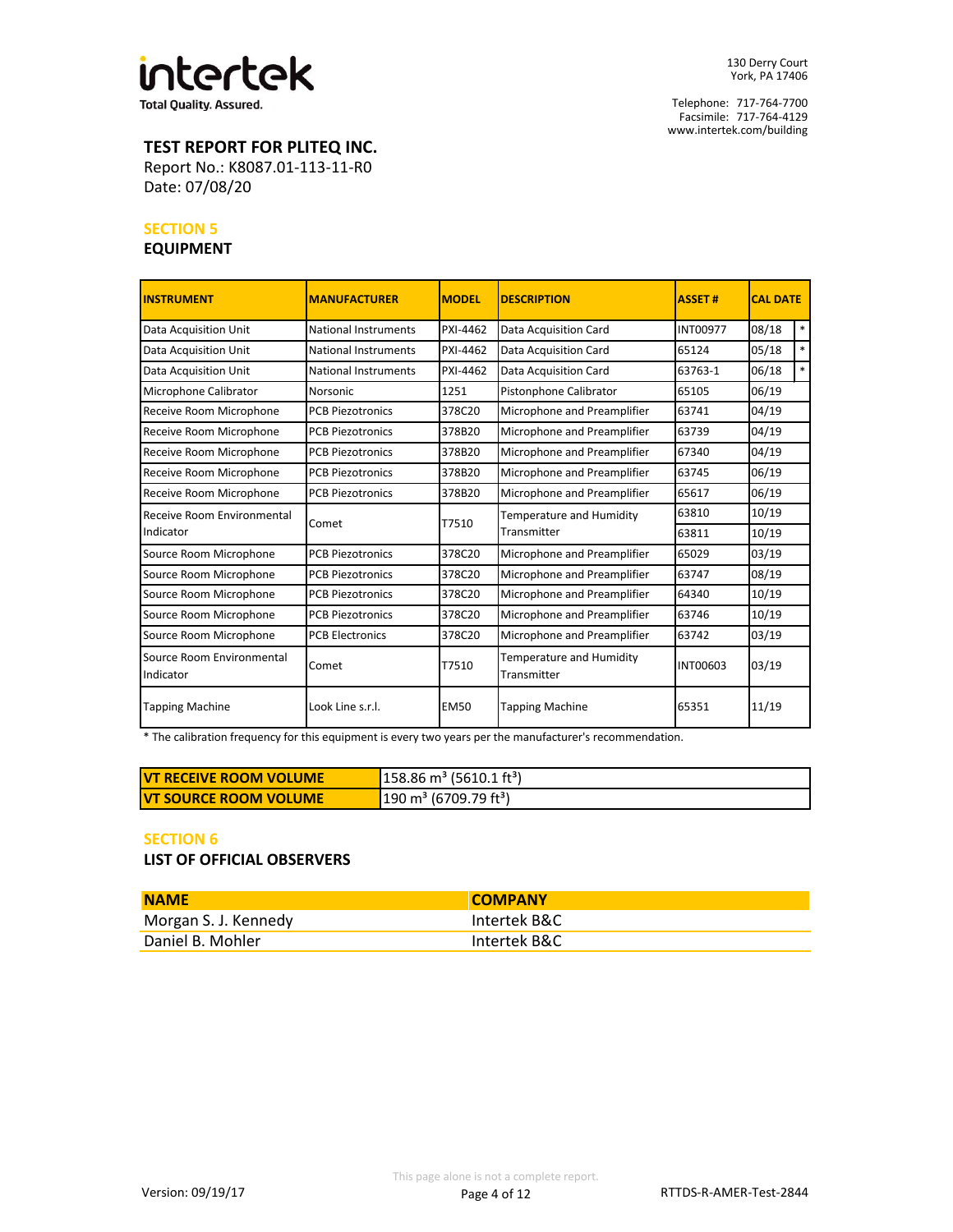

# **TEST REPORT FOR PLITEQ INC.** Report No.: K8087.01-113-11-R0

## **SECTION 7 TEST PROCEDURE**

Date: 07/08/20

The microphones were calibrated before conducting the tests. The air temperature and relative humidity conditions were monitored and recorded during all measurements. The average temperature and humidity of both the source and received rooms are listed in Sections 10 and 11. The maximum and minimum temperatures and humidities of the receive room from the duration of the test are listed in Sections 12 and 13.

The airborne transmission loss test was conducted in accordance with the ASTM E90 test method using the single direction method. Two background noise sound pressure level and five sound absorption measurements were conducted at each of five microphone positions. Two sound pressure level measurements were made simultaneously in both rooms, at each of five microphone positions.

The impact sound transmission test was conducted in accordance with the ASTM E492 test method. Two background noise sound pressure level, two sound pressure level measurements with the tapping machine operating at each position specified by ASTM E492, and five sound absorption measurements were conducted at each of five microphone positions.

Detailed test procedures, data for flanking limit tests, repeatability measurements, and reference specimen tests are available upon request.

# **SECTION 8**

# **TEST CALCULATIONS**

The STC (Sound Transmission Class) and IIC (Impact Insulation Class) ratings were calculated in accordance with ASTM E413 and ASTM E989, respectively.

## **SECTION 9**

## **TEST SPECIMEN DESCRIPTION**

| <b>MATERIAL</b>                                                                                                                                                                                                                                                                                    | <b>Dimensions</b><br>(mm/inch) | <b>Thickness</b><br>(mm/inch) | <b>IMANUFACTURER AND</b><br><b>SERIES</b> | <b>QUANTITY</b>                     | <b>AVERAGE</b><br><b>WEIGHT</b>                   |
|----------------------------------------------------------------------------------------------------------------------------------------------------------------------------------------------------------------------------------------------------------------------------------------------------|--------------------------------|-------------------------------|-------------------------------------------|-------------------------------------|---------------------------------------------------|
|                                                                                                                                                                                                                                                                                                    | 3023 by 3632<br>119 by 143     | 152.4/6                       | 5000 PSI                                  | $10.98 \text{ m}^2$<br>118.19 $ft2$ | 366.18 kg/m <sup>2</sup><br>75 lb/ft <sup>2</sup> |
| Note: Installed in a test frame flush to the source room. Mats of #5 reinforcing bars were placed<br>Concrete Slab<br>25.4 mm from both the top and bottom of the slab, with bars spaced on 305 mm centers in both<br>directions. No noticeable shrinkage or cracking was visible on the specimen. |                                |                               |                                           |                                     |                                                   |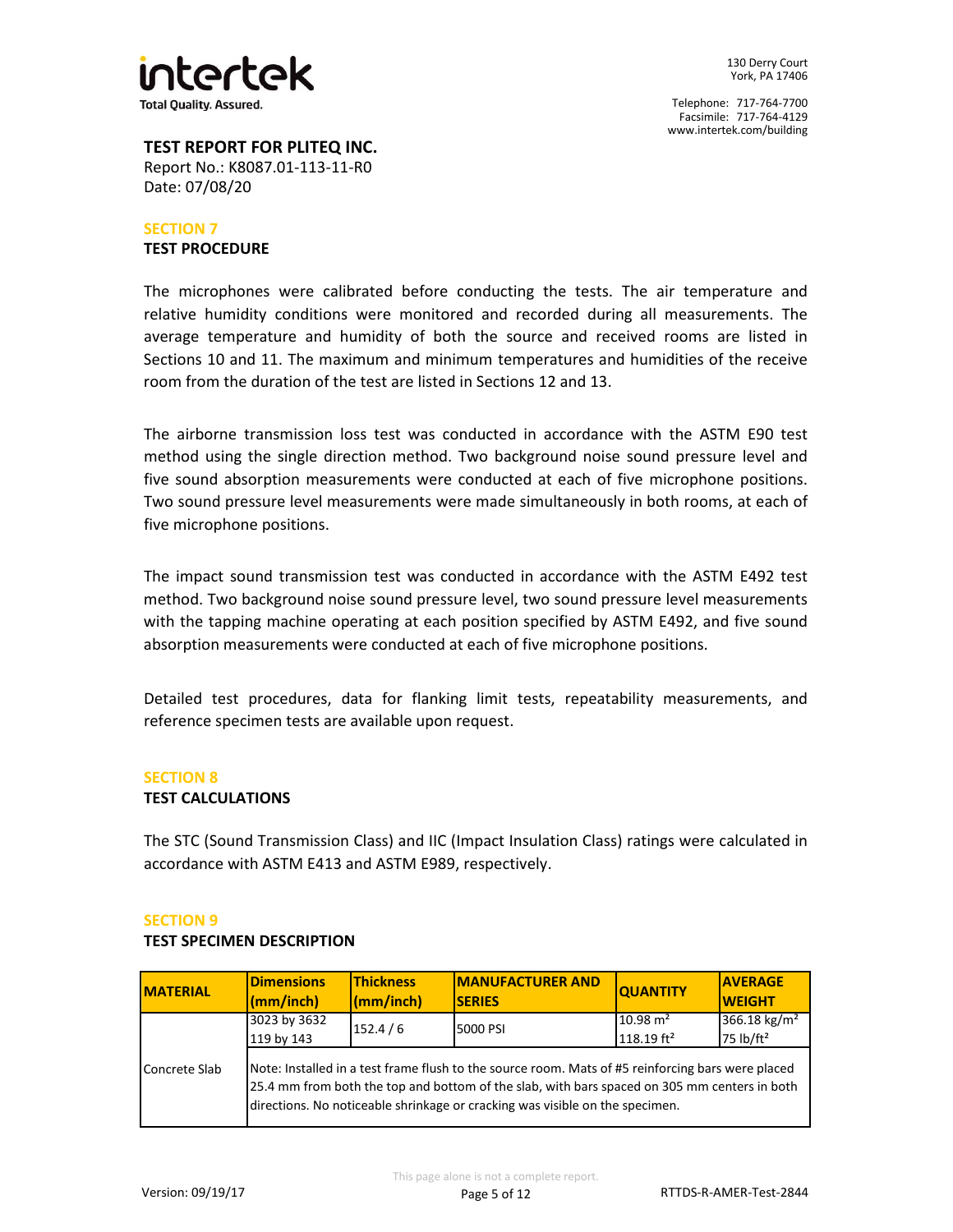

 $\overline{\phantom{a}}$ 

Telephone: 717-764-7700 Facsimile: 717-764-4129 www.intertek.com/building

# **TEST REPORT FOR PLITEQ INC.**

Date: 07/08/20 Report No.: K8087.01-113-11-R0

#### **SECTION 10**

**TEST RESULTS - AIRBORNE SOUND TRANSMISSION LOSS**

| <b>TEST DATE</b>     | 3/25/2020           |                                      |     |                              |                           |
|----------------------|---------------------|--------------------------------------|-----|------------------------------|---------------------------|
| <b>DATA FILE NO.</b> | K8087.01            |                                      |     |                              | <b>ACCREDITED</b>         |
| <b>CLIENT</b>        | Pliteg Inc.         |                                      |     |                              | <b>Testing Laboratory</b> |
| <b>DESCRIPTION</b>   |                     | 152.4 mm (6") 5000 PSI Concrete Slab |     |                              |                           |
| <b>SPECIMEN AREA</b> | $10.98 \text{ m}^2$ | <b>Receive Temp.</b>                 |     | 17.1°C (62.7°F) Source Temp. | 17.1°C (62.8°F)           |
| <b>TECHNICIAN</b>    | <b>MSJK</b>         | <b>Receive Humidity</b>              | 57% | <b>Source Humidity</b>       | 57%                       |

| <b>FREQ</b>          | <b>BACKGROUND</b> | <b>ABSORPTION</b>          | <b>SOURCE</b> | <b>RECEIVE</b> | <b>SPECIMEN</b> | 95%                           | <b>NUMBER</b>       |
|----------------------|-------------------|----------------------------|---------------|----------------|-----------------|-------------------------------|---------------------|
|                      | <b>SPL</b>        |                            | <b>SPL</b>    | <b>SPL</b>     | ltl             | <b>CONFIDENCE</b>             | <b>OF</b>           |
| (Hz)                 | (dB)              | m <sup>2</sup>             | (dB)          | (dB)           | (dB)            | <b>LIMIT</b>                  | <b>DEFICIENCIES</b> |
| 50                   | 38.3              | 27.4                       | 102           | 62             | 37              | 1.4                           |                     |
| 63                   | 33.2              | 27.4                       | 101           | 63             | 35              | 2.9                           |                     |
| 80                   | 32.1              | 15.2                       | 102           | 65             | 36              | 2.8                           |                     |
| 100                  | 28.1              | 10.7                       | 101           | 64             | 38              | 2.0                           |                     |
| 125                  | 25.9              | 9.1                        | 98            | 61             | 39              | 2.0                           | 0                   |
| 160                  | 25.3              | 9.7                        | 97            | 59             | 40              | 1.3                           | $\mathbf 1$         |
| 200                  | 21.3              | 11.3                       | 101           | 60             | 42              | 1.2                           | $\overline{2}$      |
| 250                  | 16.5              | 10.3                       | 101           | 59             | 43              | 0.8                           | 4                   |
| 315                  | 21.0              | 9.6                        | 99            | 54             | 46              | 0.8                           | 4                   |
| 400                  | 15.9              | 9.6                        | 101           | 56             | 46              | 1.0                           | $\overline{7}$      |
| 500                  | 16.1              | 9.2                        | 100           | 51             | 51              | 0.6                           | 3                   |
| 630                  | 20.8              | 9.1                        | 100           | 50             | 51              | 0.6                           | 4                   |
| 800                  | 18.5              | 9.8                        | 100           | 47             | 53              | 0.4                           | $\overline{3}$      |
| 1000                 | 19.1              | 9.9                        | 99            | 43             | 57              | 0.5                           | $\mathsf 0$         |
| 1250                 | 18.0              | 9.7                        | 99            | 42             | 59              | 0.6                           | $\mathsf 0$         |
| 1600                 | 12.7              | 10.1                       | 100           | 39             | 61              | 0.6                           | $\overline{0}$      |
| 2000                 | 13.7              | 10.7                       | 100           | 36             | 64              | 0.8                           | $\mathsf 0$         |
| 2500                 | 9.3               | 11.8                       | 98            | 33             | 66              | 0.9                           | $\overline{0}$      |
| 3150                 | 6.3               | 12.7                       | 99            | 30             | 69              | $1.1\,$                       | $\bf{0}$            |
| 4000                 | 5.1               | 14.3                       | 100           | 28             | 71              | 1.5                           | $\mathbf 0$         |
| 5000                 | 5.4               | 16.8                       | 100           | 26             | 73              | 1.8                           |                     |
| 6300                 | 6.0               | 20.7                       | 93            | 16             | 75              | 2.2                           |                     |
| 8000                 | 6.5               | 27.2                       | 93            | 13             | 77              | 2.1                           |                     |
| 10000                | 6.8               | 27.2                       | 87            | $\overline{7}$ | 78              | 1.2                           |                     |
| <b>STC Rating 54</b> |                   | (Sound Transmission Class) |               |                |                 | <b>Sum of Deficiencies 28</b> |                     |

*Notes:* 

*1) Receive Room levels less than 5 dB above the Background levels are highlighted in yellow.*

*2) Specimen TL levels listed in red are potentially limited by the laboratory flanking limit.*

*3) Specimen TL levels listed in blue indicate the lower limit of the transmission loss.*

*4) Specimen TL levels listed in green indicate that there has been a filler wall correction applied*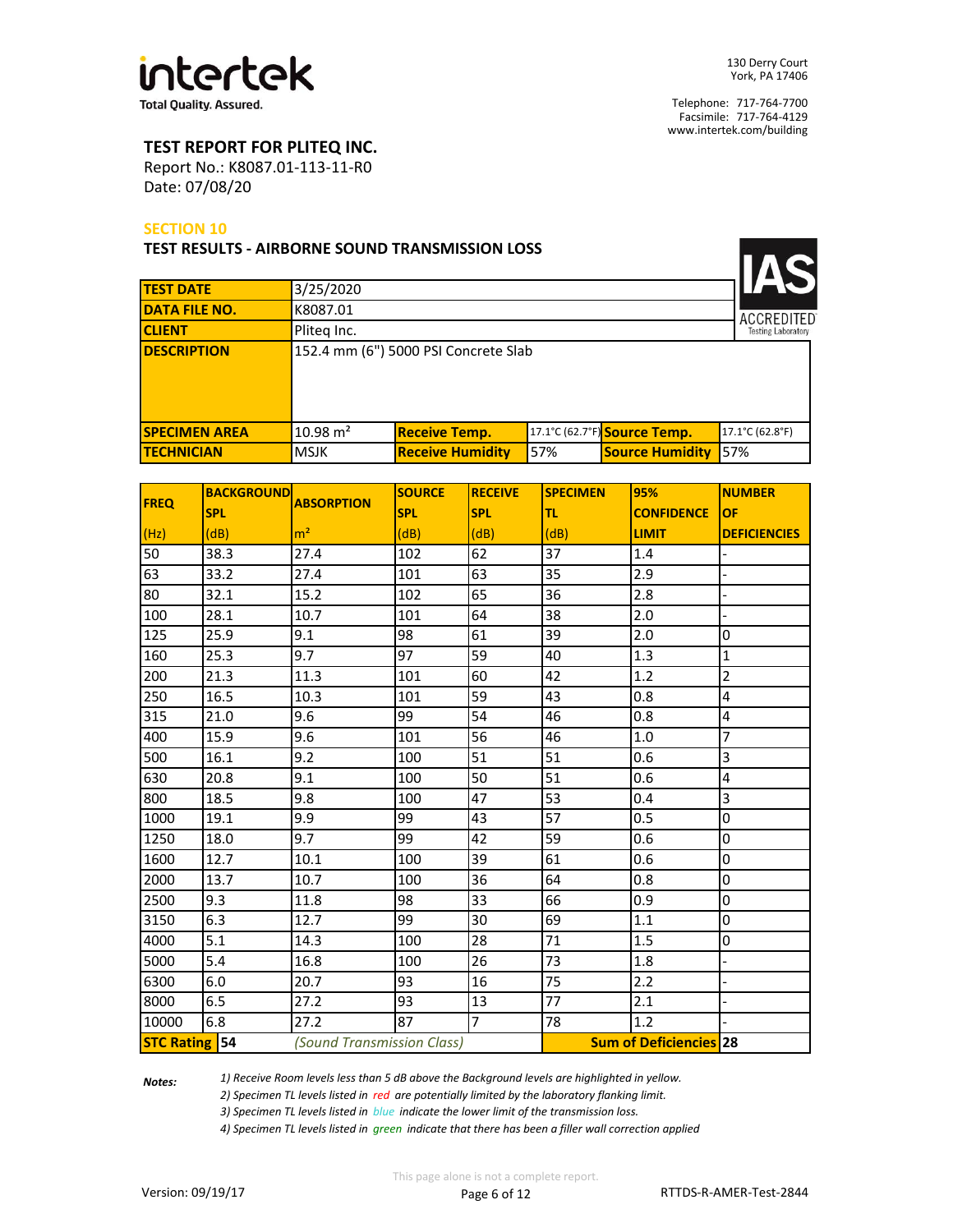

# **TEST REPORT FOR PLITEQ INC.**

Date: 07/08/20 Report No.: K8087.01-113-11-R0

#### **SECTION 11**

| <b>TEST RESULTS - AIRBORNE SOUND TRANSMISSION LOSS GRAPH</b> |                     |                                      |     |                              |                           |
|--------------------------------------------------------------|---------------------|--------------------------------------|-----|------------------------------|---------------------------|
| <b>TEST DATE</b>                                             | 3/25/2020           |                                      |     |                              |                           |
| <b>DATA FILE NO.</b>                                         | K8087.01            |                                      |     |                              | <b>ACCREDITED</b>         |
| <b>CLIENT</b>                                                | Pliteg Inc.         |                                      |     |                              | <b>Testing Laboratory</b> |
| <b>DESCRIPTION</b>                                           |                     | 152.4 mm (6") 5000 PSI Concrete Slab |     |                              |                           |
| <b>SPECIMEN AREA</b>                                         | $10.98 \text{ m}^2$ | <b>Receive Temp.</b>                 |     | 17.1°C (62.7°F) Source Temp. | 17.1°C (62.8°F)           |
| <b>ITECHNICIAN</b>                                           | <b>MSJK</b>         | <b>Receive Humidity</b>              | 57% | <b>Source Humidity</b>       | 57%                       |

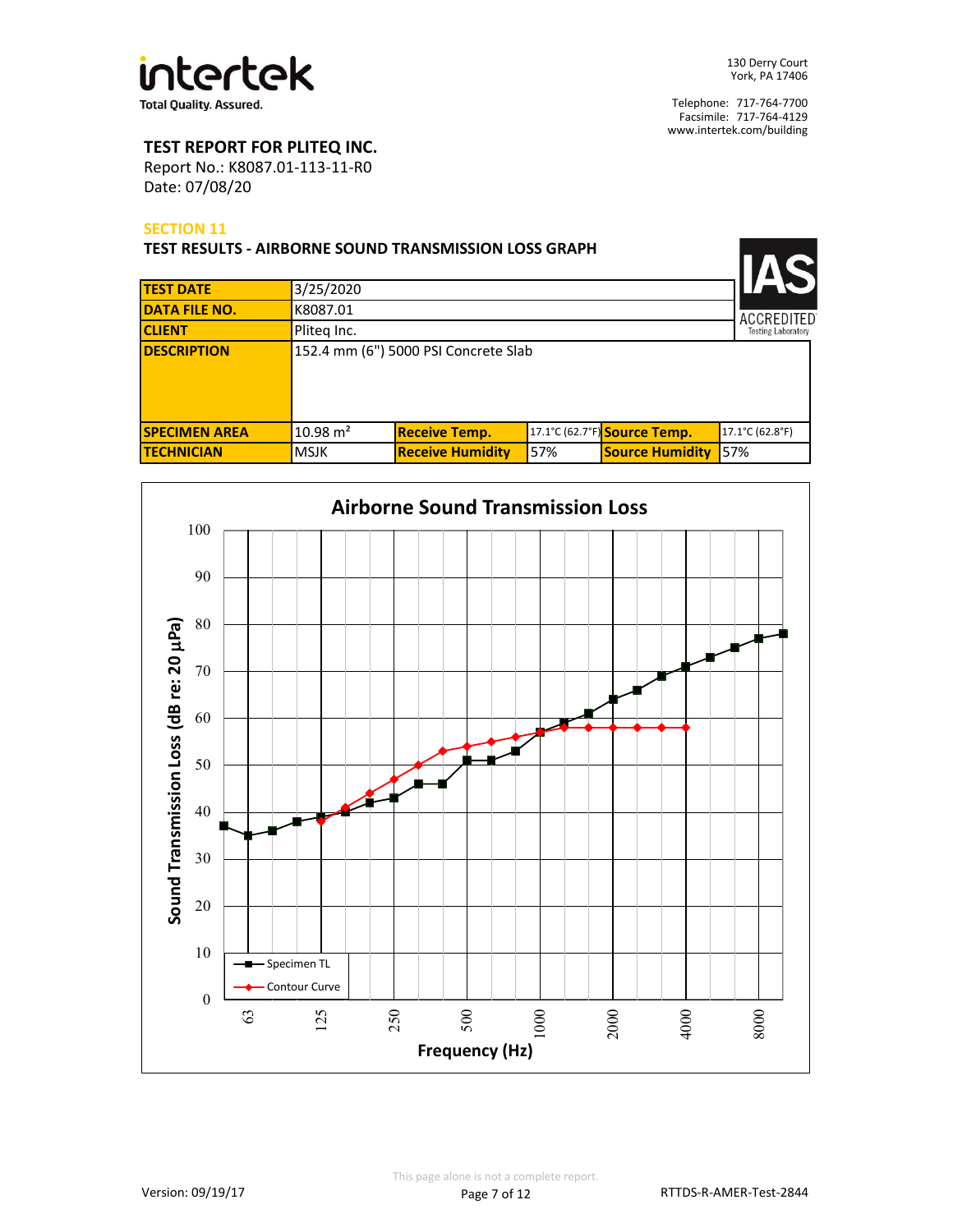

<u> La Ba</u>

Telephone: 717-764-7700 Facsimile: 717-764-4129 www.intertek.com/building

# **TEST REPORT FOR PLITEQ INC.**

Date: 07/08/20 Report No.: K8087.01-113-11-R0

#### **SECTION 12**

#### **TEST RESULTS - IMPACT SOUND TRANSMISSION**

| <b>TEST DATE</b>     | 3/25/2020           |                                      |     |                               |                           |
|----------------------|---------------------|--------------------------------------|-----|-------------------------------|---------------------------|
| <b>DATA FILE NO.</b> | K8087.01            |                                      |     |                               | <b>ACCREDITED</b>         |
| <b>CLIENT</b>        | Pliteg Inc.         |                                      |     |                               | <b>Testing Laboratory</b> |
| <b>DESCRIPTION</b>   |                     | 152.4 mm (6") 5000 PSI Concrete Slab |     |                               |                           |
| <b>SPECIMEN AREA</b> | $10.98 \text{ m}^2$ | <b>Maximum Temp.</b>                 |     | 17.1°C (62.7°F) Minimum Temp. | 17.1°C (62.7°F)           |
| <b>TECHNICIAN</b>    | <b>MSJK</b>         | <b>Max. Humidity</b>                 | 57% | <b>Min. Humidity</b>          | 57%                       |

| <b>FREQ</b>       | <b>BACKGROUND</b> | <b>ABSORPTION</b>         | <b>NORMALIZED IMPACT SPL</b> |     | 95%                           | <b>NUMBER</b>           |
|-------------------|-------------------|---------------------------|------------------------------|-----|-------------------------------|-------------------------|
|                   | <b>SPL</b>        |                           |                              |     | <b>CONFIDENCE</b>             | OF                      |
| (Hz)              | (dB)              | m <sup>2</sup>            | (dB)                         |     | <b>LIMIT</b>                  | <b>DEFICIENCIES</b>     |
| 50                | 38.8              | 28.1                      | 63                           | 1.7 |                               |                         |
| 63                | 32.4              | 26.3                      | 59                           |     | 2.7                           |                         |
| 80                | 31.9              | 14.5                      | 58                           |     | 2.2                           | $\overline{a}$          |
| 100               | 28.1              | 11.1                      | 58                           |     | 1.2                           | $\pmb{0}$               |
| 125               | 27.2              | 9.8                       | 61                           |     | 1.2                           | $\pmb{0}$               |
| 160               | 26.7              | 9.8                       | 64                           |     | 0.7                           | 0                       |
| 200               | 22.6              | 11.3                      | 69                           |     | $1.0$                         | $\mathsf 0$             |
| 250               | 17.9              | 10.6                      | 68                           |     | 0.4                           | $\pmb{0}$               |
| 315               | 22.1              | 9.9                       | 68                           |     | 1.0                           | $\mathsf 0$             |
| 400               | 17.3              | 9.8                       | 71                           |     | 0.6                           | $\mathsf 0$             |
| 500               | 19.1              | 9.1                       | 69                           |     | 0.4                           | $\mathsf 0$             |
| 630               | 25.0              | 9.2                       | 71                           |     | 0.4                           | $\pmb{0}$               |
| 800               | 21.5              | 9.8                       | 72                           |     | 0.3                           | $\mathsf 0$             |
| 1000              | 21.1              | 9.8                       | 73                           |     | 0.4                           | $\mathsf 0$             |
| 1250              | 18.0              | 9.5                       | 73                           |     | 0.5                           | $\pmb{0}$               |
| 1600              | 12.6              | 10.0                      | 73                           |     | 0.6                           | $\pmb{0}$               |
| 2000              | 12.5              | 10.8                      | 74                           |     | 0.9                           | $\overline{\mathbf{4}}$ |
| 2500              | 8.5               | 11.6                      | 73                           |     | 1.1                           | $6\phantom{1}6$         |
| 3150              | 6.1               | 12.7                      | 72                           |     | 1.3                           | $\bf 8$                 |
| 4000              | 5.0               | 14.2                      | 71                           |     | 1.7                           | $\overline{a}$          |
| 5000              | 5.4               | 16.6                      | 69                           |     | 2.2                           | $\overline{a}$          |
| 6300              | 6.0               | 20.7                      | 65                           |     | 2.6                           |                         |
| 8000              | 6.5               | 27.0                      | 59                           |     | 3.0                           |                         |
| 10000             | 6.8               | 27.0                      | 49                           |     | 3.1                           |                         |
| <b>IIC Rating</b> | 28                | (Impact Insulation Class) |                              |     | <b>Sum of Deficiencies 18</b> |                         |

*Notes: Receive Room levels less than 5 dB above the Background levels are highlighted in yellow.*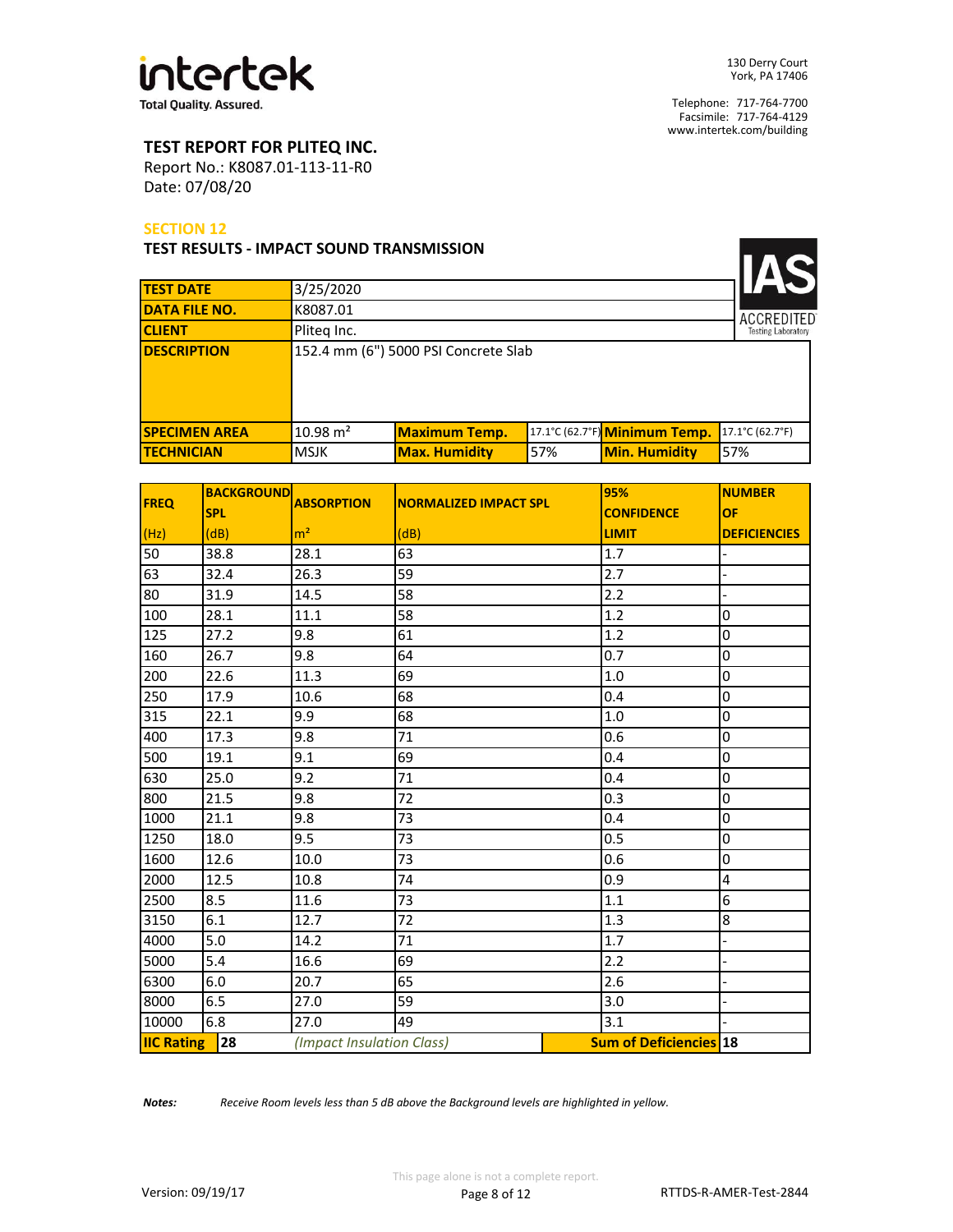

# **TEST REPORT FOR PLITEQ INC.**

Date: 07/08/20 Report No.: K8087.01-113-11-R0

#### **SECTION 13**

| <b>TEST RESULTS - IMPACT SOUND TRANSMISSION GRAPH</b> |                     |                                      |     |                               |                 |
|-------------------------------------------------------|---------------------|--------------------------------------|-----|-------------------------------|-----------------|
| <b>TEST DATE</b>                                      | 3/25/2020           |                                      |     |                               |                 |
| <b>DATA FILE NO.</b>                                  | K8087.01            |                                      |     |                               | ACCREDITED      |
| <b>CLIENT</b>                                         | Pliteg Inc.         |                                      |     | <b>Testing Laboratory</b>     |                 |
| <b>DESCRIPTION</b>                                    |                     | 152.4 mm (6") 5000 PSI Concrete Slab |     |                               |                 |
| <b>SPECIMEN AREA</b>                                  | $10.98 \text{ m}^2$ | <b>Maximum Temp.</b>                 |     | 17.1°C (62.7°F) Minimum Temp. | 17.1°C (62.7°F) |
| <b>ITECHNICIAN</b>                                    | <b>MSJK</b>         | <b>Max. Humidity</b>                 | 57% | <b>Min. Humidity</b>          | 57%             |

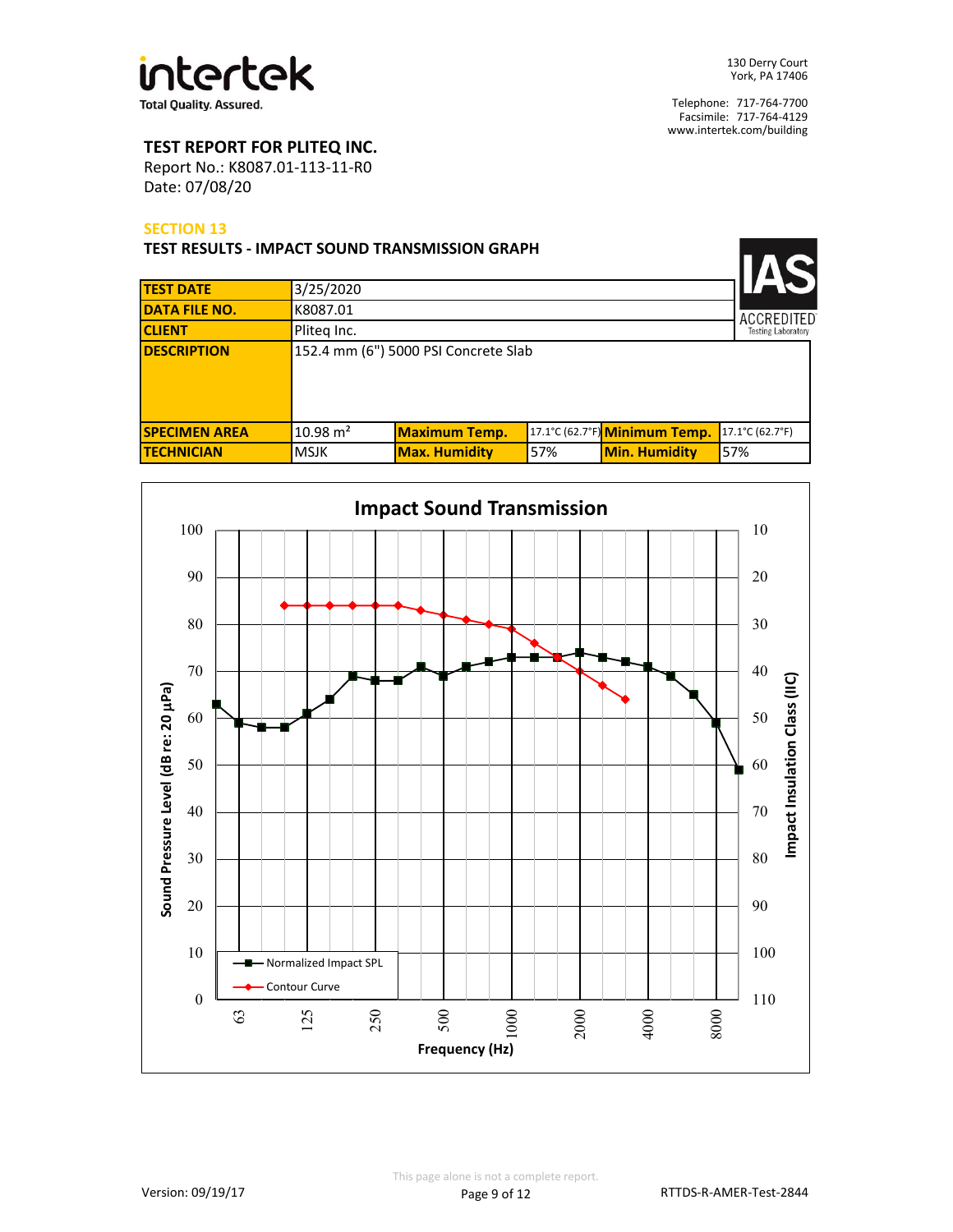

Telephone: 717-764-7700 Facsimile: 717-764-4129 www.intertek.com/building

# **TEST REPORT FOR PLITEQ INC.**

Date: 07/08/20 Report No.: K8087.01-113-11-R0

# **SECTION 14**

**PHOTOGRAPHS**



**Photo No. 1 Source Room View of Test Specimen Installation**



**Photo No. 2 Receive Room View of Test Specimen Installation**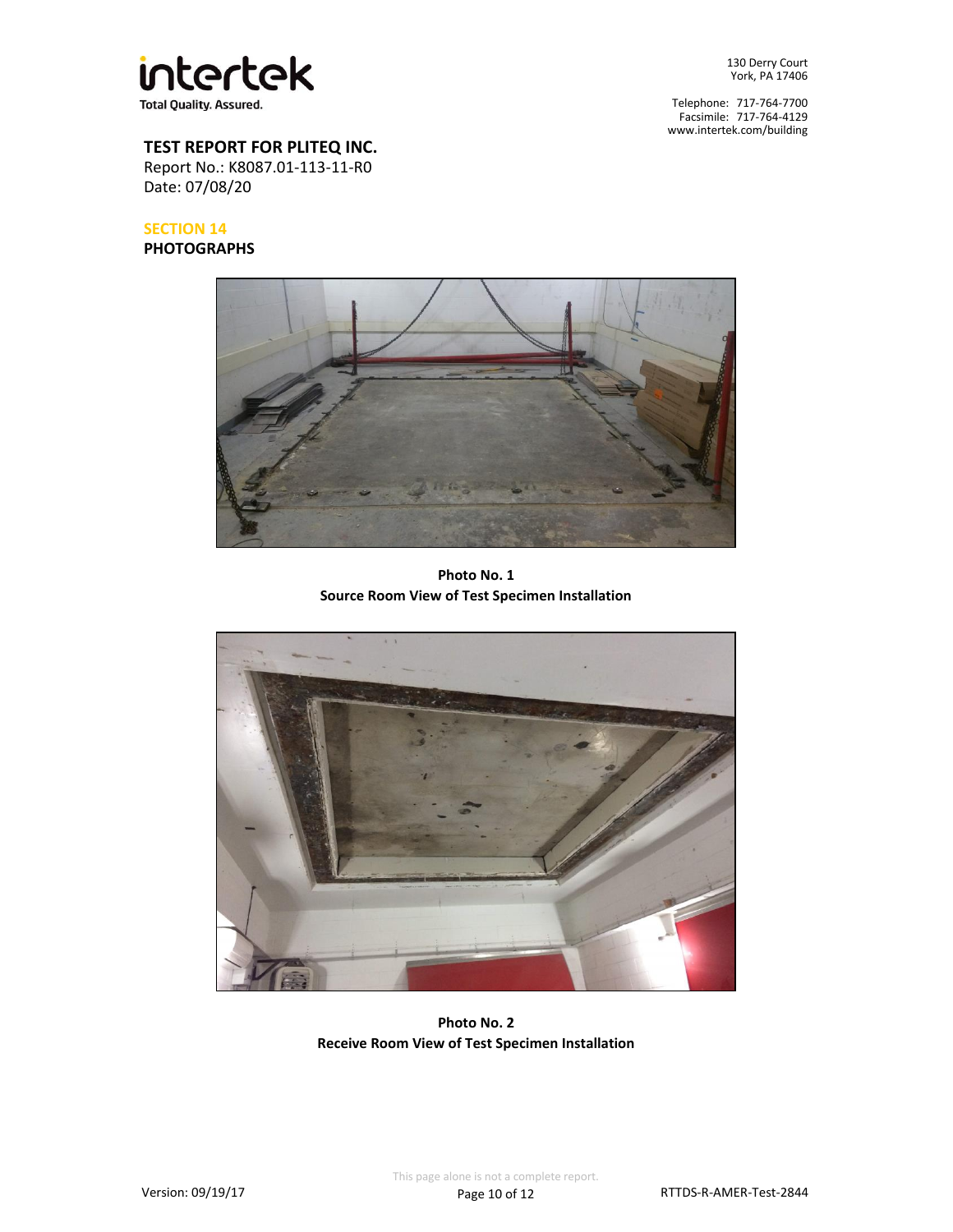

Telephone: 717-764-7700 Facsimile: 717-764-4129 www.intertek.com/building

# **TEST REPORT FOR PLITEQ INC.**

Date: 07/08/20 Report No.: K8087.01-113-11-R0

**SECTION 15**

**DRAWING**



1-Concrete Slab